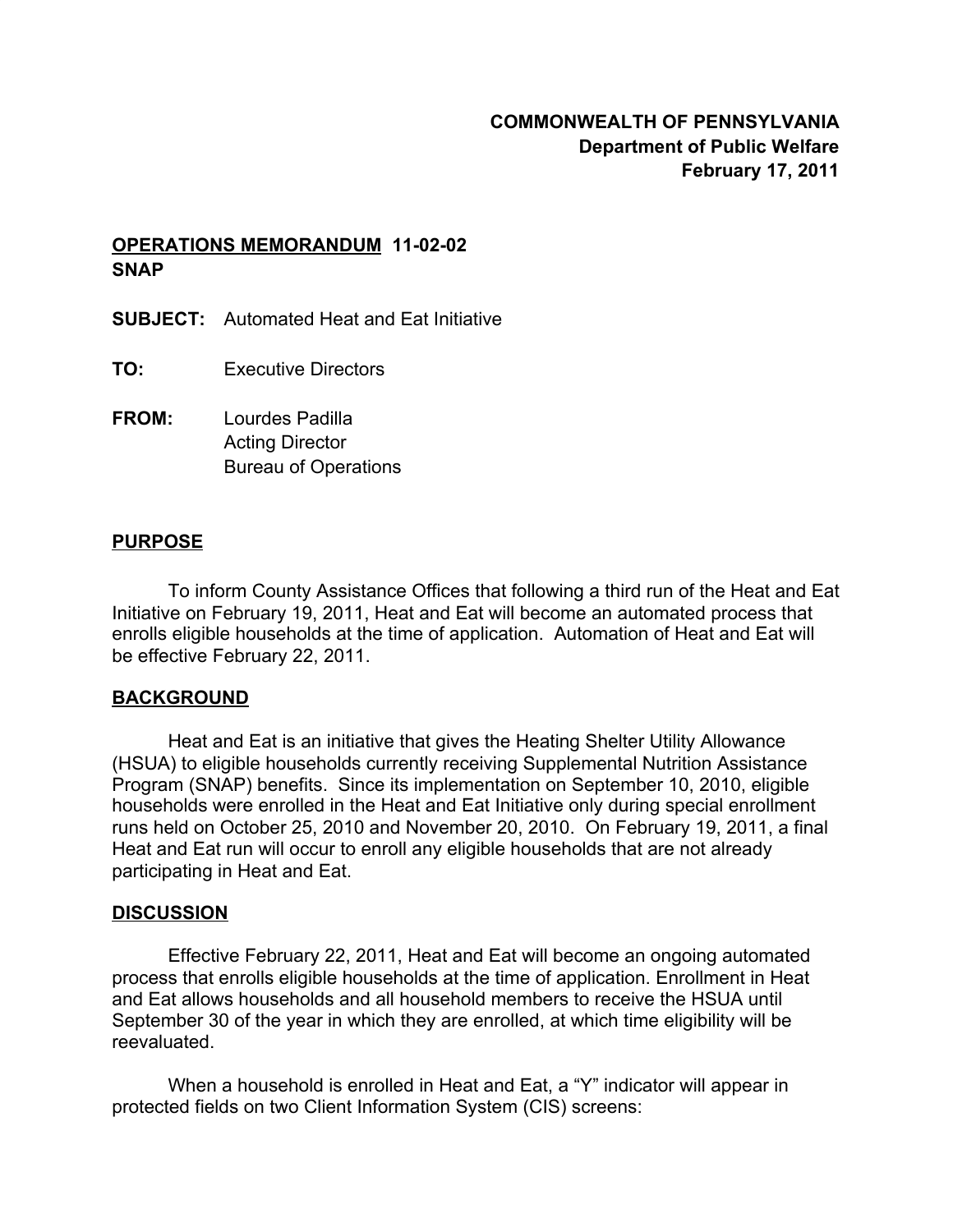CASHEL - The "Y" indicator will appear in both the Low Income Home Energy Assistance Program (LIHEAP) and the Heat & Eat (H&E) Issued fields.

CAINDL – A new H&E field has been created. The "Y" indicator will appear if the individual has received the Heat and Eat benefit during the current LIHEAP period.

Examples:

| <b>CASHEL</b>                | Operator:                                  | Worker:                                                                      | CIS SHELTER AND UTILITY COSTS INQUIRY 01/26/11 14:12:55<br>Page 1 |
|------------------------------|--------------------------------------------|------------------------------------------------------------------------------|-------------------------------------------------------------------|
| 22 7866091 0                 | Co Record D Status Case Name<br>IMCW MAINT | SNAP CLIENT                                                                  | Csld<br>4505                                                      |
| 02/2011                      | 02<br>Mth Bill Amt V                       | Income Month Pymt P/R Share Utlity % Co Record 0ther PA Inc                  |                                                                   |
| Lot/Rent/Mortgage            |                                            | Homeless Shelter Allowance                                                   |                                                                   |
| Taxes                        |                                            |                                                                              | V                                                                 |
| Insurance                    |                                            | Support Pmt to Non-HH-Mbr(s)<br>================ Totals ==================== | 0.00                                                              |
| Telephone<br>Electric<br>Gas |                                            | Shel Costs<br>Act Util<br>Act S/U                                            | Std Type H<br>Std S/U 524.00                                      |
| 0i1                          |                                            |                                                                              |                                                                   |
| Water                        |                                            |                                                                              | Heat & Eat Issued: Y                                              |
| Sewerage<br>Garbage/Trash    |                                            | Responsible for Heat/Cooling?<br>Heat/Cooling Billed Sep/Indiv Metered?      | N<br>N                                                            |
| Util Install                 |                                            | Receives LIHEAP? Y Override?                                                 | N                                                                 |
| Other                        |                                            | Non-phone Utility Costs?                                                     | N                                                                 |
|                              |                                            | Use Actual Utility Expenses?                                                 |                                                                   |
| Next Trans:                  | Parameters:                                |                                                                              | Xmit:                                                             |

**CAINDL** CIS INDIVIDUAL DETAIL INQUIRY 01/26/11 14:13:26 Operator: Page: 1 Indiv No V Status **H&E** Dist Csld Worker PA CAP ID/V Src **Y** Last Name First M App DOB V Sex SSN V Cit V Src Vet Ed<br>SNAP CLIENT SNAP MS V Vote Race Eth HIB Number TPL LA LA Date Org # Benefit Days: TANF: 0000, GA: 0000, Timeout: 0000, Act 35: 0000, ET: 0000 ................................................................................ Sel Co Record C/G C Pg LN DQ Rel El S Retro Elig Beg Elig End \_ 22 7866091 FS 0 00 01 X EM A 01/01/11 \_ 22 7866091 FS 0 00 01 X EM I 12/02/10 12/31/10  $\mathcal{L}(\mathcal{L})$ F18 - NAME INQ F19 - IEVS DETAIL F20 - NON-FIN ATTRIBUTE Next Tran: \_\_\_\_\_\_ Parameters: \_\_\_\_\_\_\_\_\_\_\_\_\_\_\_\_\_\_\_\_\_\_\_\_\_\_\_\_\_\_\_\_\_\_\_\_\_\_\_\_\_ Xmit: \_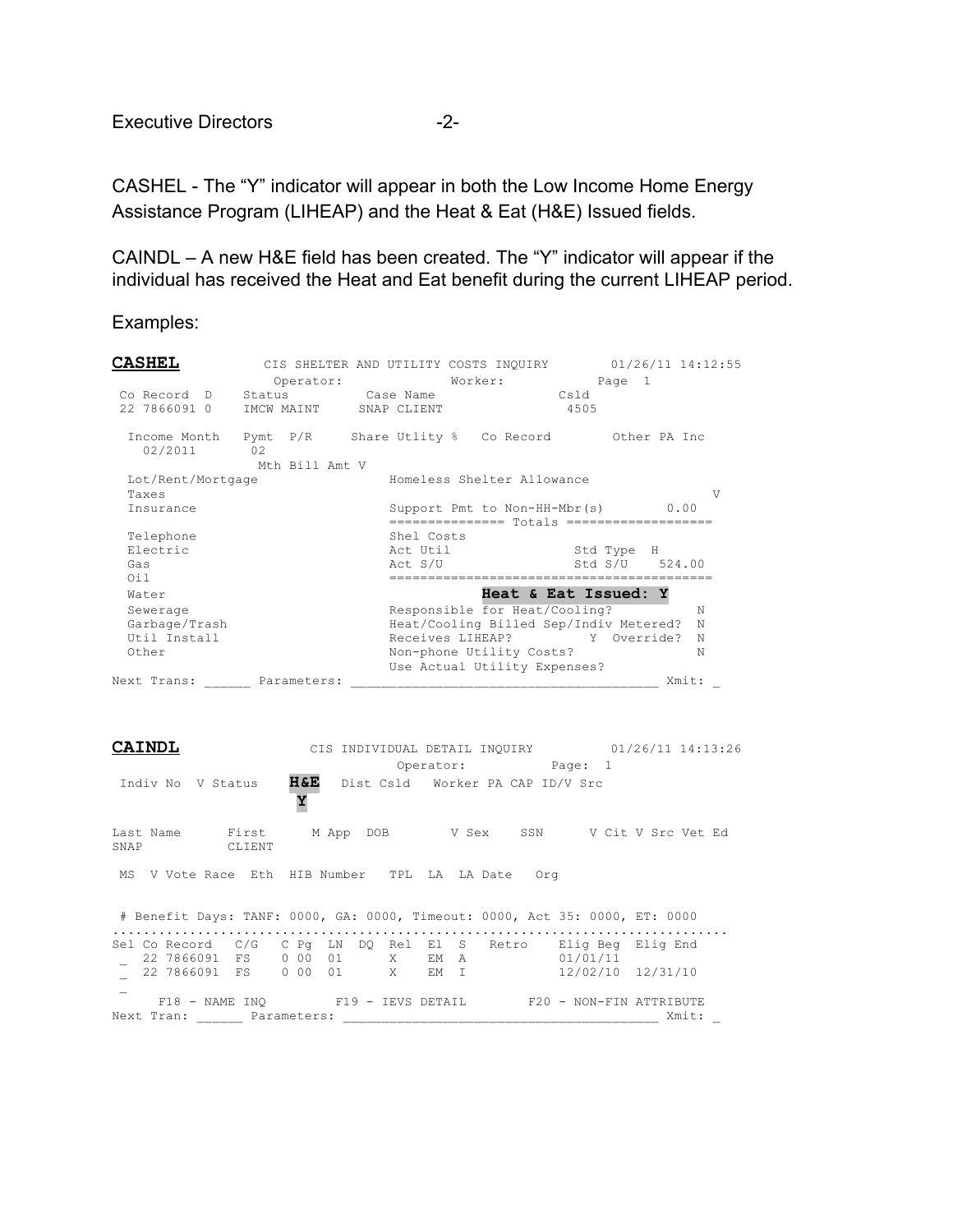At the beginning of each LIHEAP period, Heat and Eat indictors will be re-set to "N". If Heat and Eat is renewed for that LIHEAP season:

- Eligible households will be re-enrolled;
- Heat and Eat benefits will be issued using Reason Code 502;
- "Y" indicators will be entered on CAINDL and CASHEL; and,
- Notice 400/option 2 (option 5 in counties with Client Notice Redesign) will be sent to inform households that they have been enrolled in this initiative.

# **Frequently Asked Questions**

## *What SNAP households are eligible for Heat and Eat?*

All households **except the following** are eligible to be enrolled in the Heat and Eat Initiative:

- Households currently receiving LIHEAP;
- PA CAP households;
- Households receiving nursing home care;
- Households who are homeless (Program Status Code FS41 or FS42);
- Households receiving extended SNAP benefits (Program Status Code FS43);
- Households with a facility code **other than** 17, 18, 19, and 39. (Those with facility codes 17, 18, 19 and 39 are eligible for Heat and Eat).

## *How will SNAP households be enrolled in this initiative?*

Eligible households are automatically enrolled. The SNAP household does not have to do anything to be enrolled.

# *Does Heat and Eat impact eligibility for SNAP?*

Eligibility for Heat and Eat is determined and the HSUA applied prior to the net income test; therefore, some households that appear ineligible at the outset will be eligible due to participation in the Heat and Eat Initiative.

## *Does the implementation of Heat and Eat impact already existing Heat and Eat cases?*

In addition to converting eligible cases, the final Heat and Eat special batch run will also convert existing Heat and Eat cases to the new ongoing format and add the additional Y indicator on CQINDL.

# *How will SNAP households access their Heat and Eat benefit?*